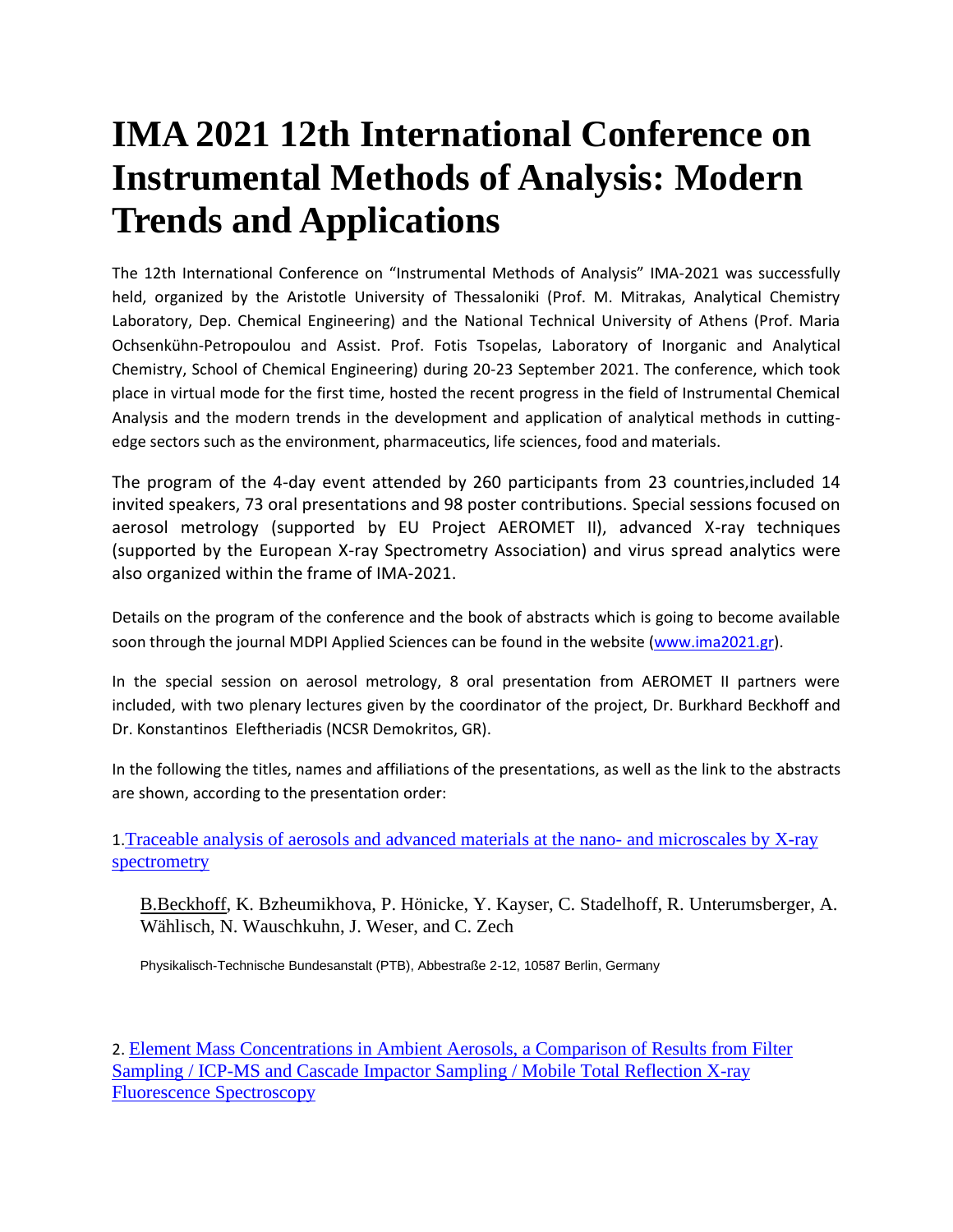S.Seeger<sup>1</sup>, J. Osan<sup>2</sup>, O. Czömpöly<sup>2</sup>, A. Gross<sup>3</sup>, H. Stosnach<sup>3</sup>, L. Stabile<sup>4</sup>, M. Ochsenkuehn-Petropoulou<sup>5</sup>, L. A. Tsakanika<sup>5</sup>, T. Lymperopoulou<sup>5</sup>, S. Goddard<sup>6</sup>, M. Fiebig<sup>7</sup>, F. Gaie-Levrel<sup>8</sup>, Y. Kayser<sup>9</sup>, B. Beckhoff<sup>9</sup>

<sup>1</sup>Bundesanstalt für Materialforschung und -Prüfung BAM, D-12203 Berlin, Germany 2Centre for Energy Research (EK), H-1121 Budapest, Hungary 3Bruker Nano GmbH, D-12489 Berlin, Germany 4Department of Civil and Mechanical Engineering, University of Cassino and Southern Lazio UNICAS, 03043 Cassino, Italy 5Laboratory of Inorganic and Analytical Chemistry, School of Chemical Engineering, National Technical University Athens NTUA, Iroon Polytechniou 9, 15773 Athens, Greece 6National Physical Laboratory, NPL, Teddington TW11 0LW, UK 7Norwegian Institute for Air Research NILU, N-2027 Kjeller, Norway 8Laboratoire National de Métrologie et d'Essais, 75724 LNE Paris, France <sup>9</sup>Physikalisch-Technische Bundesanstalt, PTB, D-38116 Braunschweig, Germany

3.[X-ray fluorescence and absorption methods for identifying sources of urban aerosol pollution](http://www.aerometprojectii.com/wp-content/uploads/sites/65/2021/10/X-ray-fluorescence-and-absorption-methods-for-identifying-sources-of-urban-aerosol-pollution-episodes.pdf)  [episodes](http://www.aerometprojectii.com/wp-content/uploads/sites/65/2021/10/X-ray-fluorescence-and-absorption-methods-for-identifying-sources-of-urban-aerosol-pollution-episodes.pdf)

 $\underline{\text{J.Osán}}^1$ , O. Czömpöly<sup>1</sup>, V. Groma<sup>1</sup>, E. Börcsök<sup>1</sup> and S. Pollastri<sup>2</sup>

1Environmental Physics Department, Centre for Energy Research, Konkoly-Thege M. út 29-33., H-1121 Budapest, Hungary 2Elettra Sincrotrone Trieste, Strada Statale 14 - km 163,5, I-34149 Basovizza, Trieste, Italy

4.[NPL Studies into dental surgery airborne particulates for COVID-19 mitigation](http://www.aerometprojectii.com/wp-content/uploads/sites/65/2021/10/NPL-Studies-into-dental-surgery-airborne-particulates-for-COVID-19-mitigation-1.pdf)

J.T. Tompkins, D.M. Butterfield, A.S. Brown

Air Quality and Aerosol Metrology Group, National Physical Laboratory, Teddington, TW11 0LW, UK

5.[The role of aerosol science on understanding and preventing SARS-CoV-2 transmission in the](http://www.aerometprojectii.com/wp-content/uploads/sites/65/2021/10/The-role-of-aerosol-science-on-understanding-and-preventing-SARS-CoV-2-transmission-in-the-community.pdf)  [community](http://www.aerometprojectii.com/wp-content/uploads/sites/65/2021/10/The-role-of-aerosol-science-on-understanding-and-preventing-SARS-CoV-2-transmission-in-the-community.pdf)

## K.Eleftheriadis

NCSR "Demokritos", 15310 Ag. Paraskevi, Athens, Greece

 6.[Total reflection X-ray fluorescence reference materials for cascade impactor air quality](http://www.aerometprojectii.com/wp-content/uploads/sites/65/2021/10/Total-reflection-X-ray-fluorescence-reference-materials-for-cascade-impactor-air-quality-monitoring-systems.pdf) [monitoring systems](http://www.aerometprojectii.com/wp-content/uploads/sites/65/2021/10/Total-reflection-X-ray-fluorescence-reference-materials-for-cascade-impactor-air-quality-monitoring-systems.pdf) 

 $L.Vigna<sup>1</sup>$ , M. Gottschalk<sup>2</sup>, E. Cara<sup>3</sup>, F. Ferrarese-Lupi<sup>3</sup>, A. Verna<sup>1</sup>, S. L. Marasso<sup>1,4</sup>, S. Seeger<sup>2</sup>, L. Boarino<sup>3</sup>, N. De Leo<sup>3</sup>, F. C. Pirri<sup>1,5</sup> and M. Cocuzza<sup>1,4</sup>

1Politecnico di Torino, Torino, 10129, Italy 2Bundesanstalt für Materialforschung und -prüfung (BAM), Berlin, 12489, Germany 3Istituto Nazionale di Ricerca Metrologica (INRiM), Torino, 10135, Italy 4CNR-IMEM, Parma, 43124, Italy 5Istituto Italiano di Tecnologia, Center for Sustainable Future Technologies, Torino, 10144, Italy

7.[Experimental measurement protocol of aerosol deposition relating to a bend in a large](http://www.aerometprojectii.com/wp-content/uploads/sites/65/2021/10/Experimental-measurement-protocol-of-aerosol-deposition-relating-to-a-bend-in-a-large-ventilation-network-with-rectangular-ducts.pdf)  [ventilation network with rectangular ducts](http://www.aerometprojectii.com/wp-content/uploads/sites/65/2021/10/Experimental-measurement-protocol-of-aerosol-deposition-relating-to-a-bend-in-a-large-ventilation-network-with-rectangular-ducts.pdf)

 $D. \text{Costa}^{1, 2}$ , J. Malet<sup>1</sup> and E. Géhin<sup>2</sup>